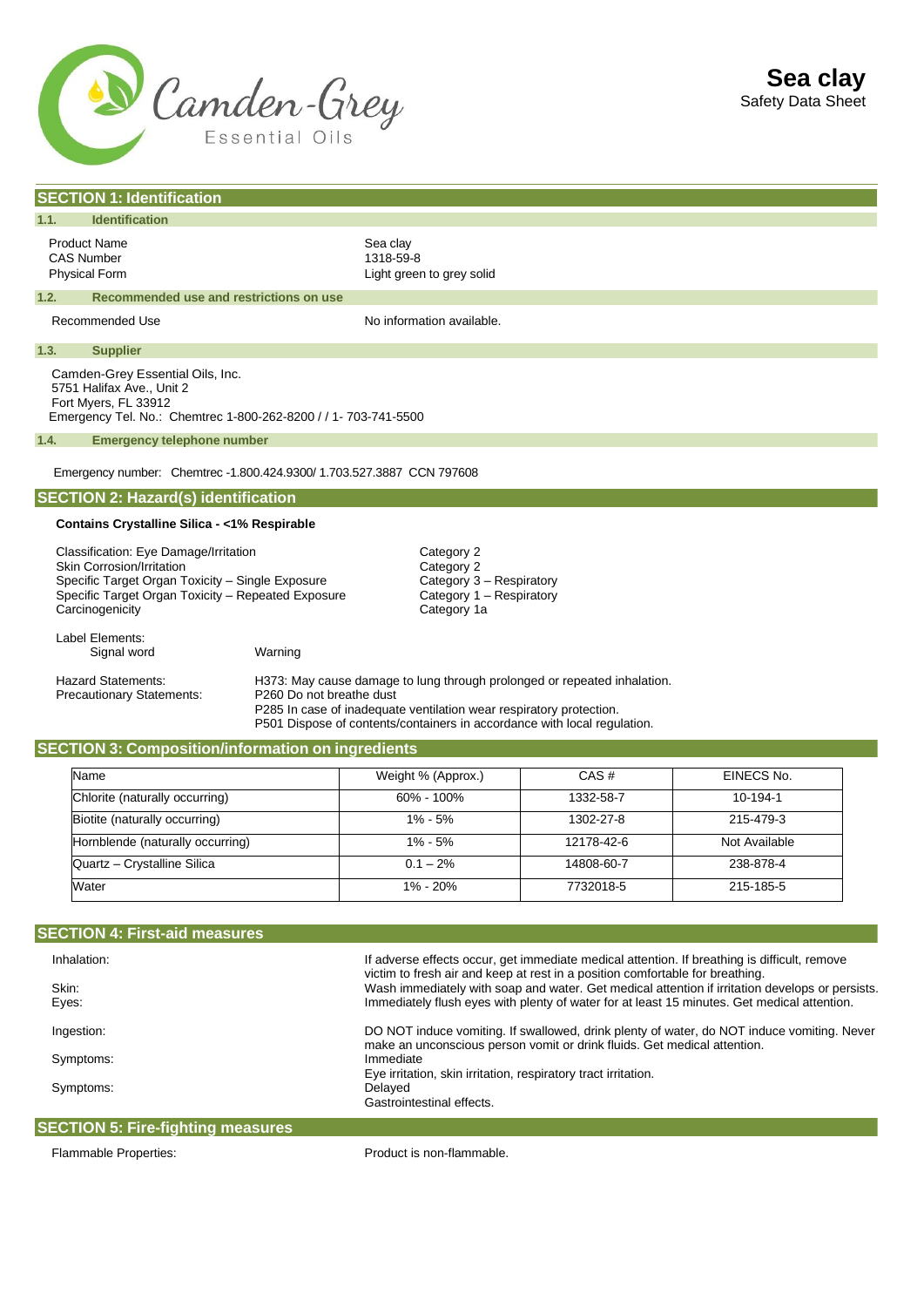Safety Data Sheet

Use extinguishing agents appropriate for surrounding fire. Unsuitable Extinguishing Media: Protective Equipment and Precautions for Firefighters: No hazard is expected from normal use of this product. Fire Fighting Measures: No hazard expected

NFPA 704M Hazard Classifications: Health: 1 Flammable: 0 Reactivity: 0

#### **SECTION 6: Accidental release measures**

**6.1. Personal precautions, protective equipment and emergency procedures**

Keep unnecessary people away, isolate hazard area and deny entry. Wet material is slippery under foot. Wear personal protective clothing and equipment. see Section VIII.

#### **6.2. Environmentalprecautions**

Avoid release to the environment.

**6.3. Cleanup Methods:**

Collect spilled material in appropriate container for reuse or disposal.

## **SECTION 7: Handling and storage**

#### **7.1. Precautions for safe handling**

Avoid dust generation and accumulations. Do not use in poorly ventilated or confined spaces.

Do not taste or swallow. Avoid inhalation or contact. Wash thoroughly after handling.

**7.2. Conditions for safe storage, including any incompatibilities**

Store in a cool, dry place. Store in a well-ventilated area.

### **SECTION 8: Exposure controls/personal protection**

| Hazardous Ingredient                                                              | Weight % (Approx.) | CAS#       | OSHA PEL*                                              | <b>ACGIH TLV*</b>                                          |
|-----------------------------------------------------------------------------------|--------------------|------------|--------------------------------------------------------|------------------------------------------------------------|
| Chlorite (naturally occurring)                                                    | 60% - 100%         | 1332-58-7  | 15 mg/m $3$ (Dust)<br>5 mg/m3 (Respirable<br>Fraction) | 2 mg/m3 (Respirable<br>Fraction)                           |
| Biotite (naturally occurring)                                                     | $1\% - 5\%$        | 1302-27-8  | 15 mg/m3 (Total Dust)                                  | 15 mg/m3 (Total Dust)                                      |
| Hornblende (naturally occurring                                                   | $1\% - 5\%$        | 12178-42-6 | 15 mg/m3 (Total Dust)                                  | 15 mg/m3 (Total Dust)                                      |
| Quartz - Crystalline Silica (Respirable<br>Fraction $<$ 1%) (naturally occurring) | $0.1 - 2\%$        | 14808-60-7 | Fraction)                                              | 0.1 mg/m3 (Respirable 0.025 mg/m3 (Respirable<br>Fraction) |

\*unless otherwise noted, all PEL and TLV are reported as 8-hour time weighted average (TWA).

## **SECTION 9: Physical and chemical properties**

| 9.1. |  | Information on basic physical and chemical properties |  |
|------|--|-------------------------------------------------------|--|
|      |  |                                                       |  |

| <b>Physical State: Solid</b>                              | Appearance: white to grey solid            |
|-----------------------------------------------------------|--------------------------------------------|
| Color: white to gray                                      | Physical form: powder to lump              |
| Odor: earthy odor                                         | Odor threshold: Not applicable             |
| pH: 4-6 (aqueous solution)                                | Melting Point: > 1200oC                    |
| Boiling Point: Not applicable                             | Flash Point: Will not ignite               |
| Decomposition: loses crystalline water at > 500oC (930oF) | Evaporation Rate: Not applicable           |
| LEL: Not applicable                                       | UEL: Not applicable                        |
| Vapor Pressure: Not applicable                            | Vapor Density (air $= 1$ ): Not applicable |
| Density: Not applicable                                   | Specific Gravity (water = $1$ ): -2.6 g/cc |
| <b>Water Solubility: None</b>                             | Coeff> Water/Oil Dist.: Not applicable     |
| Auto Ignition: Will not ignite                            | Viscosity: Not applicable                  |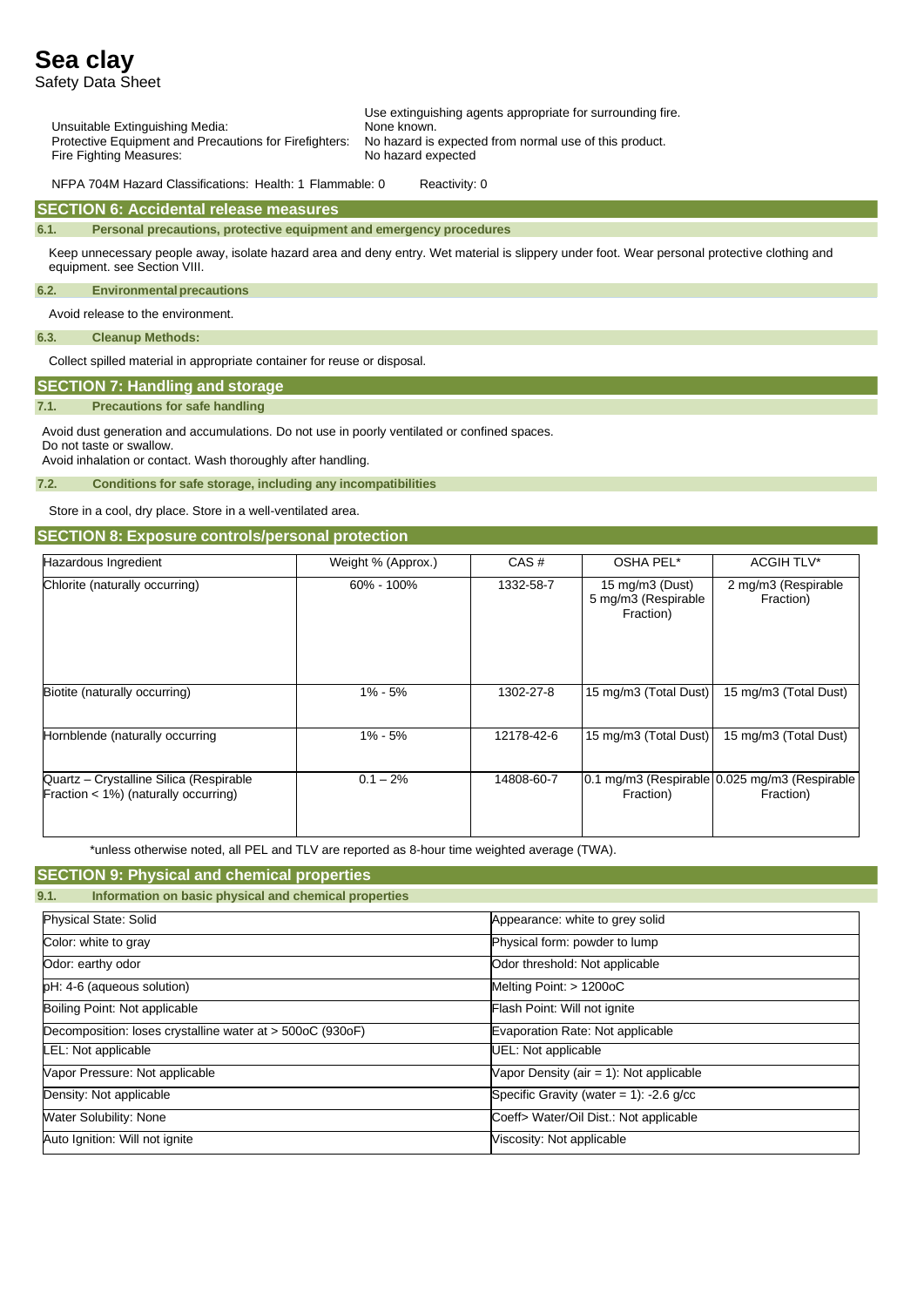Safety Data Sheet

VOC: None Sublimation Point: Not applicable

**9.2. Otherinformation**

None No reactive hazard is expected. Stable at normal temperatures and pressures Will not oxidize or polymerize None known. None known. **SECTION 10: Stability and reactivity 10.1. Reactivity 10.2. Chemical stability 10.3. Possibility of hazardous reactions 10.4. Conditions to avoid 10.5. Incompatible materials**

## **10.6. Hazardous decomposition products**

When exposed to high temperatures, free quartz can change crystal structure to form tridymite (above 870oC) or cristobalite (above 1470oC), which have greater health hazards than quartz. (Tridymite and cristobalite (TWA-TLV) = 0.25 mg/m3.)

#### **SECTION 11: Toxicological information**

Primary Route of Exposure: Skin, Eye Contact, Inhalation and Ingestion

Acute Health Hazards:

Eye contact may cause mechanical irritation. Skin contact may aggravate existing dermatitis.

nhalation from prolonged and continuous exposure to excessive quantities of dust may aggravate existing asthmatic or respiratory conditions. Acute and Chronic Toxicity

May cause eye irritation, skin irritation, respiratory tract irritation, and gastrointestinal tract irritation. May cause damage to respiratory tract through prolonged or repeated exposure.

Occupationally inhaling clay can product pulmonary fibrosis with sites of action being the lung, the lymph nodes and the hilus. Clay when taken orally over a long period of time can cause granulomas of the stomach.

Exposure to quartz (the most common form of crystalline silica) is responsible for the majority of clinically diagnosed silicosis. Silicosis is fibronodular lung disease that occurs after occupational exposure to crystalline silica for 5 years or longer. Inhalation of quartz dusts may cause shortness of breath, limitation of chest expansion, dry cough, and a lessened capacity for work. Individuals with a pre-existing disease in, or a history of ailments involving the skin or respiratory tract, are at greater risk for developing adverse health effects when exposed to this material.

In humans, chronic intermittent exposure to quartz caused pulmonary fibrosis, cough, and difficulty breathing. Overexposure to crystalline silica may cause silicosis, a form of disabling, progressive, and sometimes-fatal pulmonary fibrosis characterized by the presence of typical nodulation in the lungs. Tuberculosis frequently complicates silicosis and the risk for tuberculosis is also increased in workers exposed to silica who have no radiographic evidence of silicosis. Crystalline silica can cause silicotic lesions in such organs as the liver, spleen and bone marrow. In humans, a causal relationship exists between exposure to crystalline silica and the development of autoimmune diseases. In multi-dose studies with animals, long term inhalation of quartz affected the lungs, endocrine system, immune system and blood.

This product contains quartz (respirable) as an impurity. Prolonged and/or massive exposure to respirable crystalline silica-containing dust may cause silicosis, a nodular pulmonary fibrosis caused by deposition in the lungs of fine respirable particles of crystalline silica. In 1997, IARC concluded that crystalline silica inhaled from occupational sources could cause lung cancer in humans. However it pointed out that not all industrial circumstances, nor all crystalline silica types, were to be incriminated.

#### Component Analysis – LD50/LC50

The components of this material have been reviewed in various sources and the following selected endpoints are published:

Biotite (1302-27-8) LD50: Not available. LC50: Not available. Hornblende (12178-42-6) LD50: Not available. LC50: Not available. Quartz – Crystalline Silica (14808-60-7) Oral LD50 Rat>90mL/kg Water (7732-18-5) Oral LD50 Rat>90 mL/kg Irritation/Corrosivity Data: May cause eye irritation, skin irritation, respiratory tract irritation, and gastrointestinal tract irritation. Respiratory Sensitizer: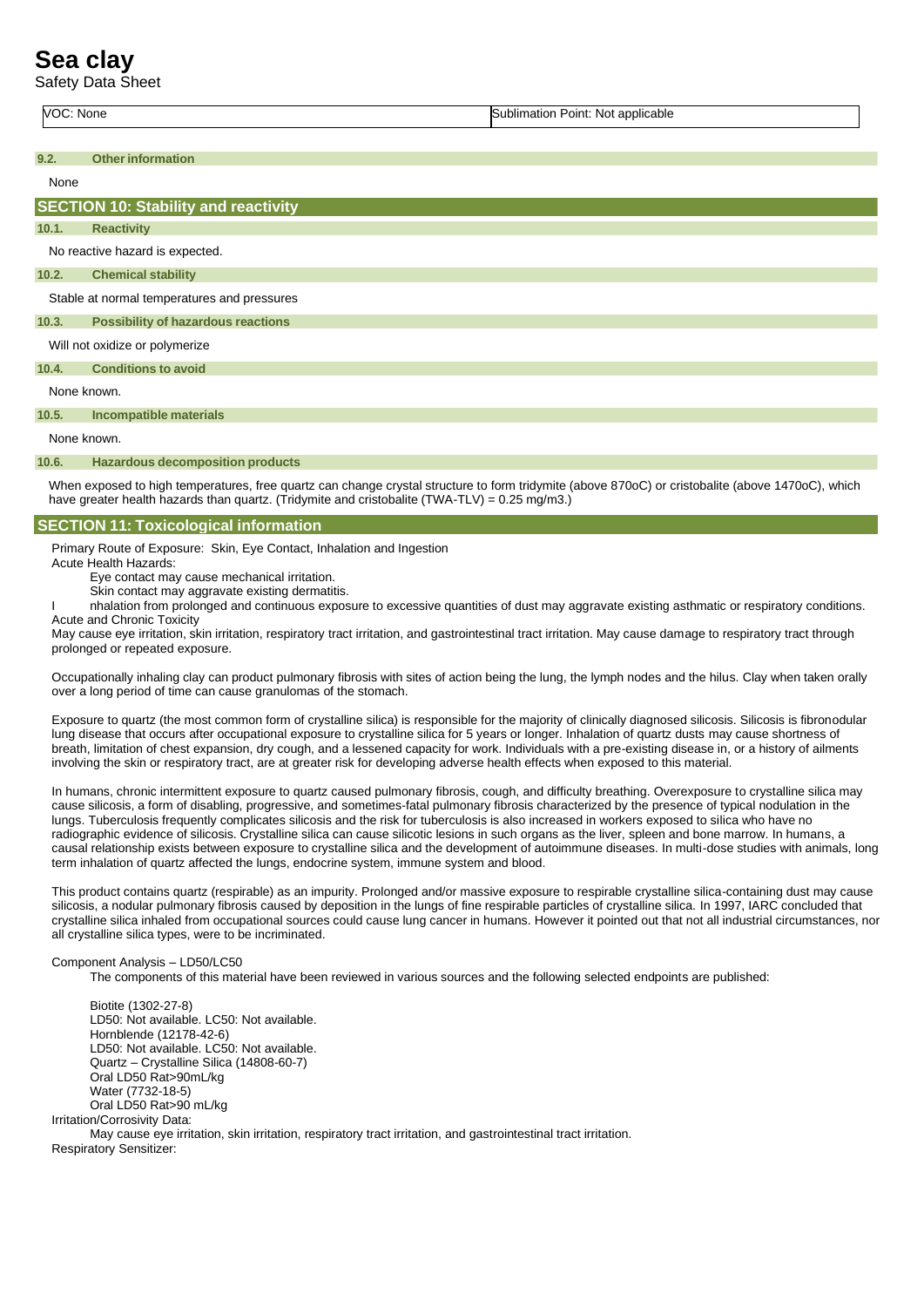Safety Data Sheet

No test data available Dermal Sensitizer: No test data available Carcinogenicity: Component Carcinogenicity: Sea Clay – CAS #1332-58-7 ACGIH: A4 – Not classified as a Human Carcinogen Biotite – CAS #1302-27-8 ACGIH: A4 – Not classified as a Human Carcinogen Hornblende – CAS #12178-42-6 ACGIH: A4 – Not classified as a Human Carcinogen Quartz – CAS #14808-60-7 ACGIH: A2 – Suspected Human Carcinogens IARX: Group 1 – Carcinogenic to humans Mutagenic Data: No information available Reproductive Effects Data: No information available Specific Organ Toxicity – Single Exposure Target organs include ears, skin, respiratory system, and gastrointestinal tract. Specific Organ Toxicity – Repeated Exposure: Causes damage to eyes, skin, respiratory system, and gastrointestinal tract through prolonged or repeated exposure. Aspiration Hazard: No data available Medical Conditions Aggravated by Exposure: Individuals with pre-existing eye disorders, skin disorders, respiratory disorders and/or gastrointestinal disorders may have increased. Ecotoxicity: No information available for the product Component Analysis – Aquatic Toxicity: No LOLI ecotoxicity data are available for this product's components No information available for the product Bioaccululation: No information available for the product Bioconcentration: This material is not believed to be bioconcentrate Biodegradation: This product is made from a naturally occurring, abundant, innocuous mineral Persistence: This product is made from a naturally occurring, abundant, innocuous mineral Mobility in Soil: This product is insoluble in water Results of PBT and vPvB Assessment: Not relevant Other Toxicity: May affect turbidity if discharged in large quantities to lakes, streams or sewers. **SECTION 12: Ecological information**

## **SECTION 13: Disposal considerations**

#### **13.1. Disposal methods**

Non-hazardous waste – RCRA (40 CFR 261): Dispose of waste material in accordance with all local, state, and Federal regulations. This product may not be disposed of in waterways or sewers.

### **SECTION 14: Transport information**

| EPA Waste Number:          | Not regulated |
|----------------------------|---------------|
| <b>DOT Classification:</b> | Not regulated |
| <b>IMO Classification:</b> | Not regulated |
| Internal UN:               | Not regulated |

#### **SECTION 15: Regulatory information**

SARA Title III Section 302 Extremely Hazardous Substances: This product does not contain extremely hazardous subject to the reporting requirements of Section 302 to Title III of the Superfund Amendment and Reauthorization Act of 1986 and 40 CFR Part 355.

SARA Title II Section 311 and 312 Health and Physical Hazard Categories per 40 CRF 370.2:

| Immediate |     | Delayed Fire |    | <b>Pressure Reactivity</b> |  |
|-----------|-----|--------------|----|----------------------------|--|
| Yes       | Yes | No.          | No | No                         |  |

SARA Section 313 Notification: This product does not contain toxic chemicals subject to the reporting requirements of Section 313 of Title III of the